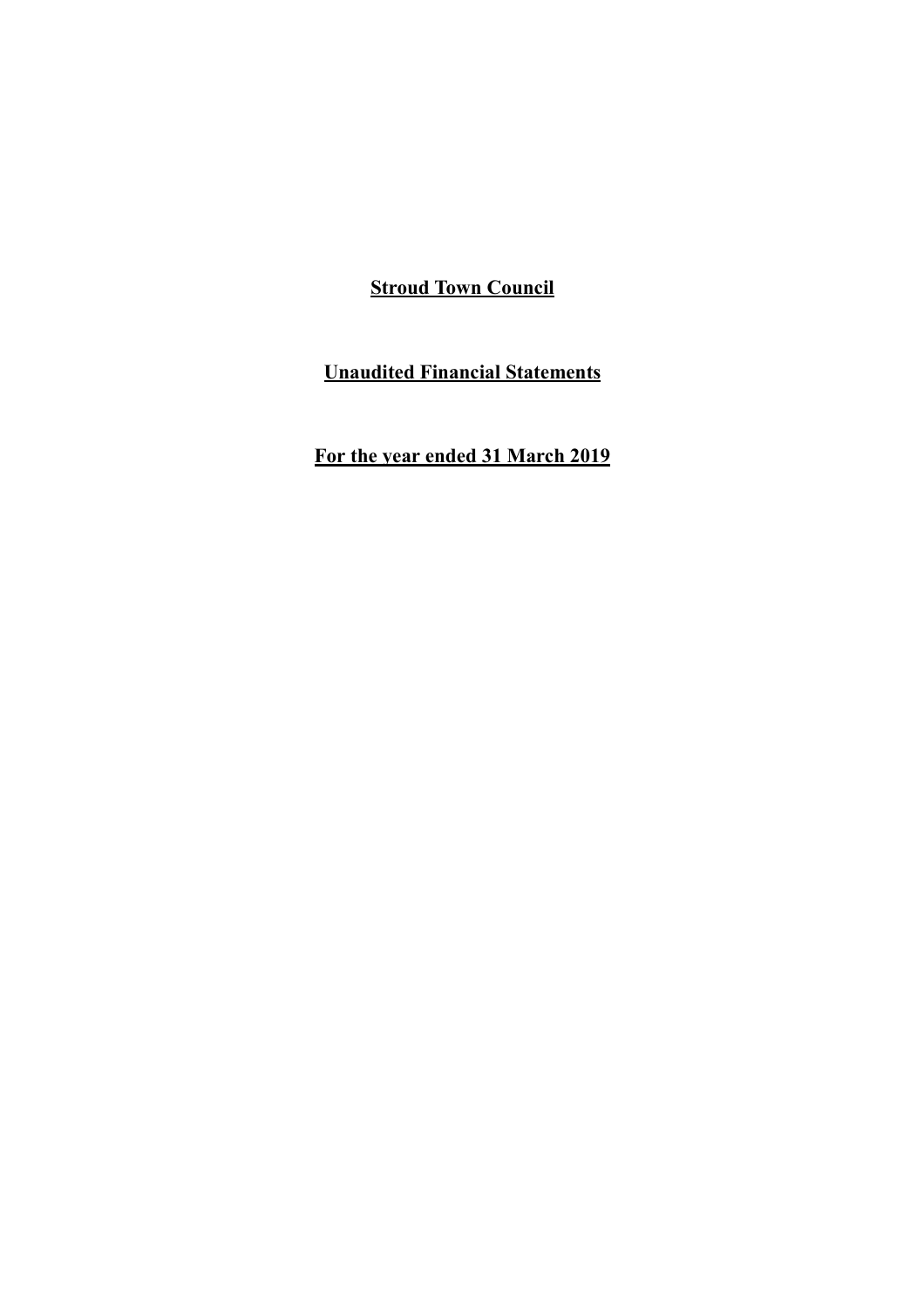# **Table of Contents**

## 31 March 2019

# Page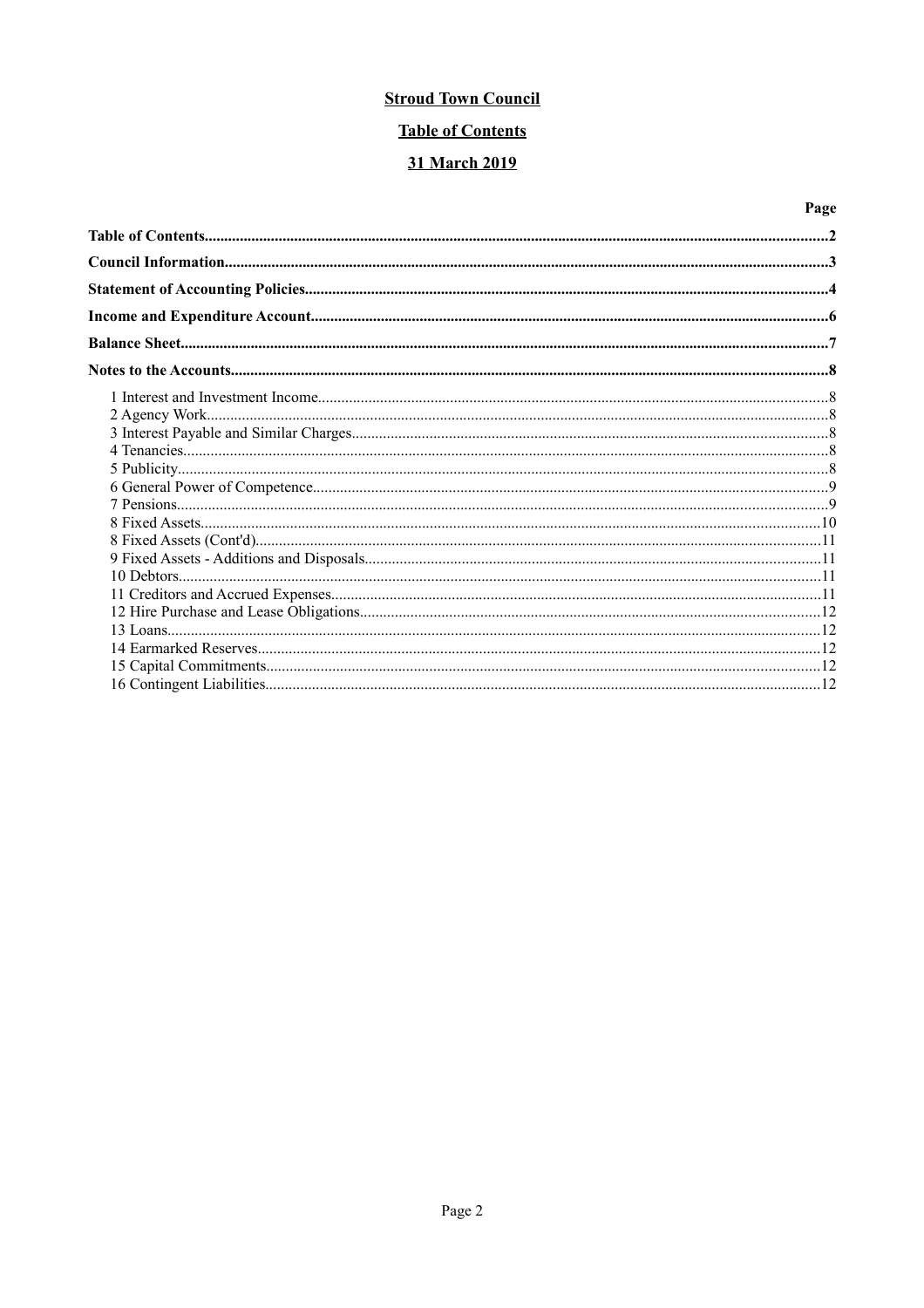### **Council Information**

## **31 March 2019**

## **( Information current at 13th May 2019 )**

### **Mayor**

Cllr Kevin Cranston

#### **Councillors**

Cllr Margaret Poulton (Deputy Mayor)

Cllr Geoffrey Andrews Cllr Simon Arundel Cllr John Bloxsom Cllr Alice Campbell Cllr Laurie Davies Cllr Rob Green Cllr Camilla Hale Cllr Sarah Lunnon Cllr John Marjoram Cllr Steven Naumann Cllr Vanessa Price Cllr Alan Sage Cllr Lucas Schoemaker Cllr Haydn Sutton Cllr Chas Townley Cllr Steve Dechan

#### **Clerk to the Council**

Mrs Helen Bojaniwska, FdA Community Governance

#### **Auditors**

PKF Littlejohn 1 Westferry Circus Canary Wharf London E14 4HD BS1 6FT

### **Internal Auditors**

Peter Newman 61 Chandos Road Stroud Gloucestershire GL5 3QT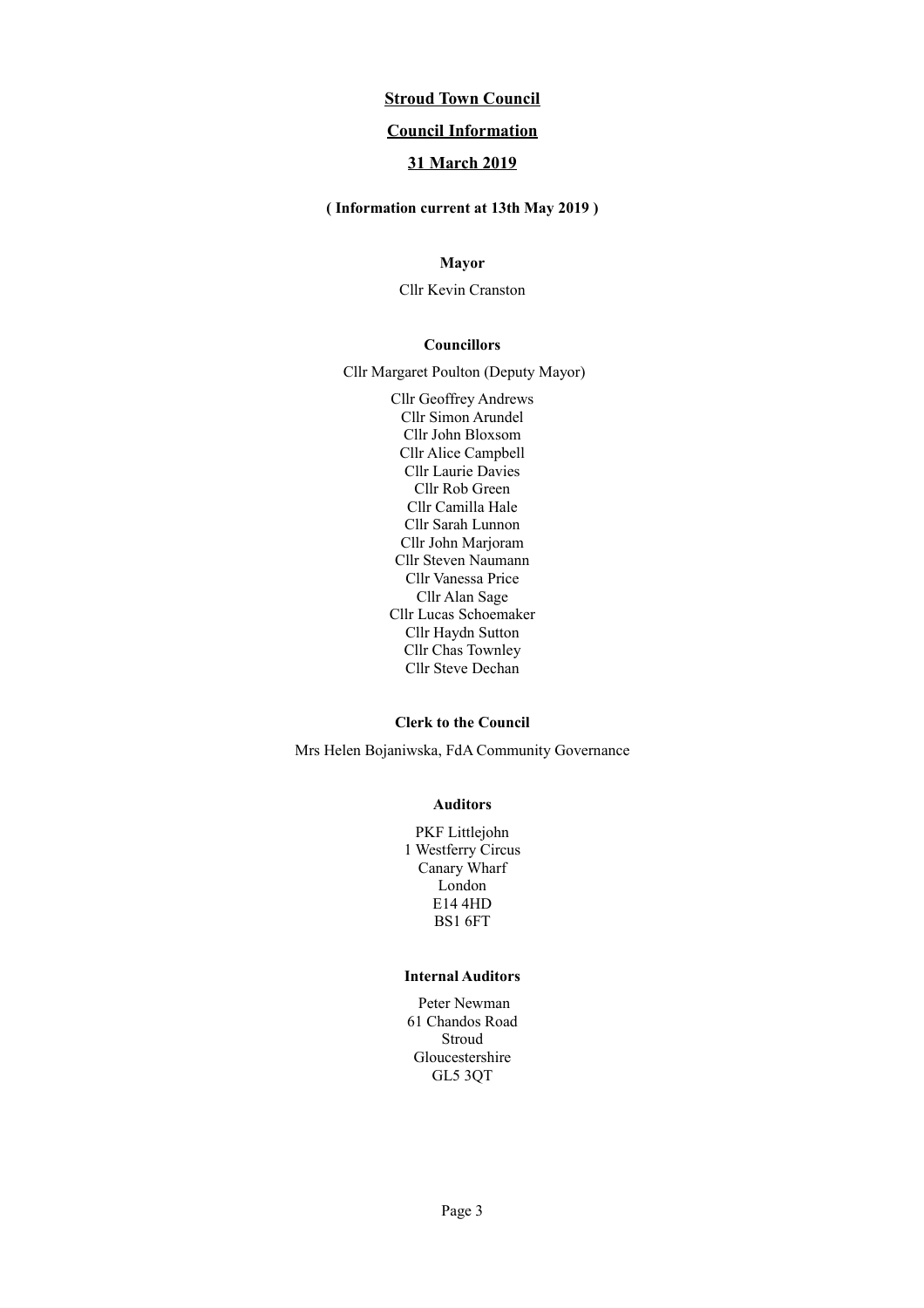### **Statement of Accounting Policies**

### **31 March 2019**

### **Auditors**

### **The name and address of the External Auditors is provided for information only.**

### **These Statements are not subject to audit and the External Auditors have no responsibility for them.**

#### **Accounting Convention**

The accounts have been prepared in accordance with the Accounting Guidance Notes for Local Councils (the Guide) issued by The Chartered Institute of Public Finance and Accountancy (CIPFA) as applicable to a medium sized council.

These accounts have been prepared having regard to the fundamental accounting concepts of: Going Concern, Prudence, Accruals, Relevance, Consistency, Reliability, Comparability, Understandability and Materiality.

The accounts have been prepared under the historical cost convention.

### **Fixed Assets**

All expenditure on the acquisition, creation or enhancement of fixed assets is reported in the notes to the accounts, provided that the fixed asset yields benefits to the authority and the services it provides for a period of more than one year. Fixed assets are valued on the basis recommended by CIPFA. The year end values are stated on the following basis:

land, operational properties and other operational assets are reported in notes to the accounts cost (where known) or at insurance values current when first reported as approximating to the lower of net replacement cost and net realisable value at that time (previously reported at current insurance values)

all other assets are included at historical cost except that certain community assets are the subject of restrictive covenants as to their; use and /or future disposal. Such assets are therefore considered to have no appreciable realisable value and are included at a nominal value only.

#### **Revenue Grants**

Revenue grants are credited to income when conditions attached thereto have been fulfilled and/or equivalent expenditure has been incurred. Grants received in respect of which the conditions have not been fulfilled, or expenditure incurred, are carried forward as deferred revenue grants.

### **Debtors and Creditors**

The council reviews the level of its commercial debtors on a regular basis and provisions are made, as required, where the likelihood of amounts proving ultimately collectable is in doubt.

#### **Value Added Tax**

Income and Expenditure excludes any amounts related to VAT, as all VAT suffered/collected is recoverable from or payable to HM Revenue and Customs. Any amounts not so recoverable are treated as a separate expense.

#### **External Loan Repayments**

The council is not required by the Guide to incorporate external borrowings in its Balance Sheet. Details are shown at note 13.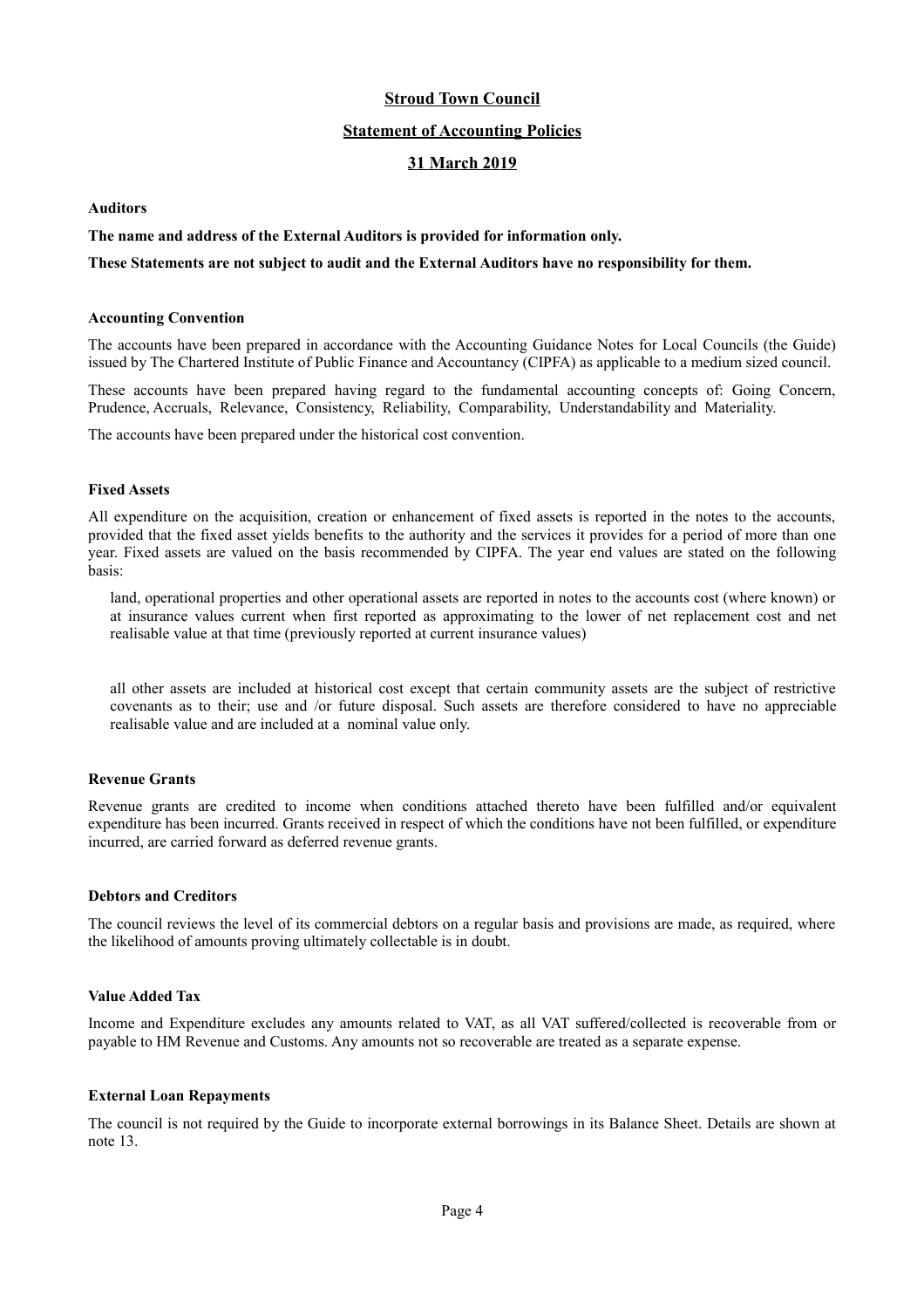### **Statement of Accounting Policies**

## **31 March 2019**

### **Leases**

The council is not required by the Guide to incorporate Hire Purchase and/or Finance Lease obligations in its Balance Sheet. Details are shown at note 12.

### **Reserves**

The council maintains certain reserves to meet general and specific future expenditure. The purpose of the council's reserves is explained in note 14.

### **Interest Income**

All interest receipts are credited initially to general funds.

### **Pensions**

The pension costs that are charged against precept in the council's accounts, in respect of its employees, are equal to the contributions paid to the funded pension scheme for those employees.

These contributions are determined by the fund's actuary on a triennial basis and are set to meet 100% of the liabilities of the pension fund, in accordance with relevant government regulations.

The next actuarial valuation was due at 31st March 2019 and any change in contribution rates as a result of that valuation will take effect from 1st April 2020.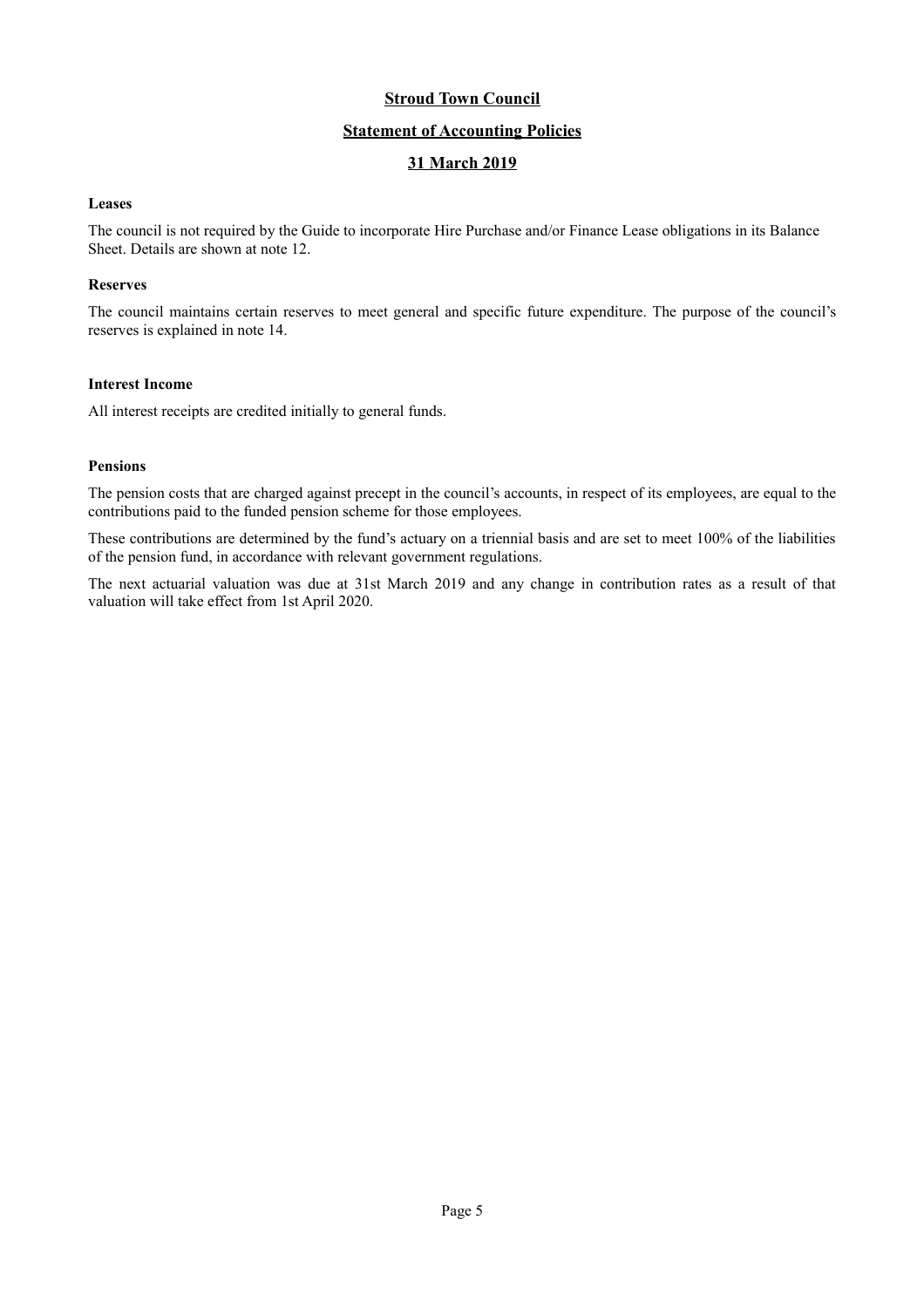# **Income and Expenditure Account**

# **31 March 2019**

|                                                   | <b>Notes</b> | 2019<br>£      | 2018<br>£ |
|---------------------------------------------------|--------------|----------------|-----------|
| <b>INCOME</b>                                     |              |                |           |
| Precept on Principal Authority                    |              | 621,918        | 560,080   |
| Loan & Capital Receipts                           |              | 139,762        | 22,245    |
| Interest and Investment Income                    | 1            | 4,074          | 3,029     |
| Cemetery                                          |              | 37,623         | 33,405    |
| Town & Cultural                                   |              | 45,032         | 16,371    |
| Establishment/General Administration              |              | 6,656          | 6,656     |
| Subscription Room                                 |              | 24,592         |           |
| Sale Of Fixed Assets                              |              |                |           |
|                                                   |              | 1,250          | 3,290     |
|                                                   |              | 880,907        | 645,076   |
| <b>EXPENDITURE</b>                                |              |                |           |
| Establishment/General Administration              |              | 252,749        | 235,086   |
| <b>Election Expenses</b>                          |              |                | 3,123     |
| S137 Expenditure                                  |              |                |           |
| Capital Expenditure                               | 9            | 15,523         | 14,818    |
| Loan Interest and Capital Repayments              |              | 19,812         | 31,758    |
| HP/Lease Interest and Capital Repayments          |              |                |           |
| Operational Expenditure:                          |              |                |           |
| Leisure and Recreation                            |              | 197,349        | 190,695   |
| Allotments                                        |              | 52,859         | 4,028     |
| Cemetery                                          |              | 41,138         | 44,079    |
| Town & Cultural                                   |              | 19,818         | 36,602    |
| Planning and Development                          |              | 12             | 24        |
| Highways, Footpaths & Sims Clock<br>Lansdown Hall |              | 1,488<br>9,914 | 2,795     |
|                                                   |              |                | 36,861    |
| Subscription Room                                 |              | 142,802        |           |
| Community                                         |              | 53,629         | 70,057    |
| Town Centre Regeneration                          |              | 42,148         | 17,815    |
|                                                   |              | 849,241        | 687,741   |
| <b>General Fund</b>                               |              |                |           |
| Balance at 01 April 2018                          |              | 308,429        | 342,288   |
| Add: Total Income                                 |              | 880,907        | 645,076   |
|                                                   |              | 1,189,336      | 987,364   |
| Deduct: Total Expenditure                         |              | 849,241        | 687,741   |
|                                                   |              | 340,095        | 299,623   |
| Transfer (to)/from Earmarked Reserves             | 14           | (55, 137)      | 8,806     |
| General Reserve Balance at 31 March 2019          |              | 284,958        | 308,429   |

*The notes on pages [8](#page-7-0) to [12](#page-11-0) form part of these unaudited statements.*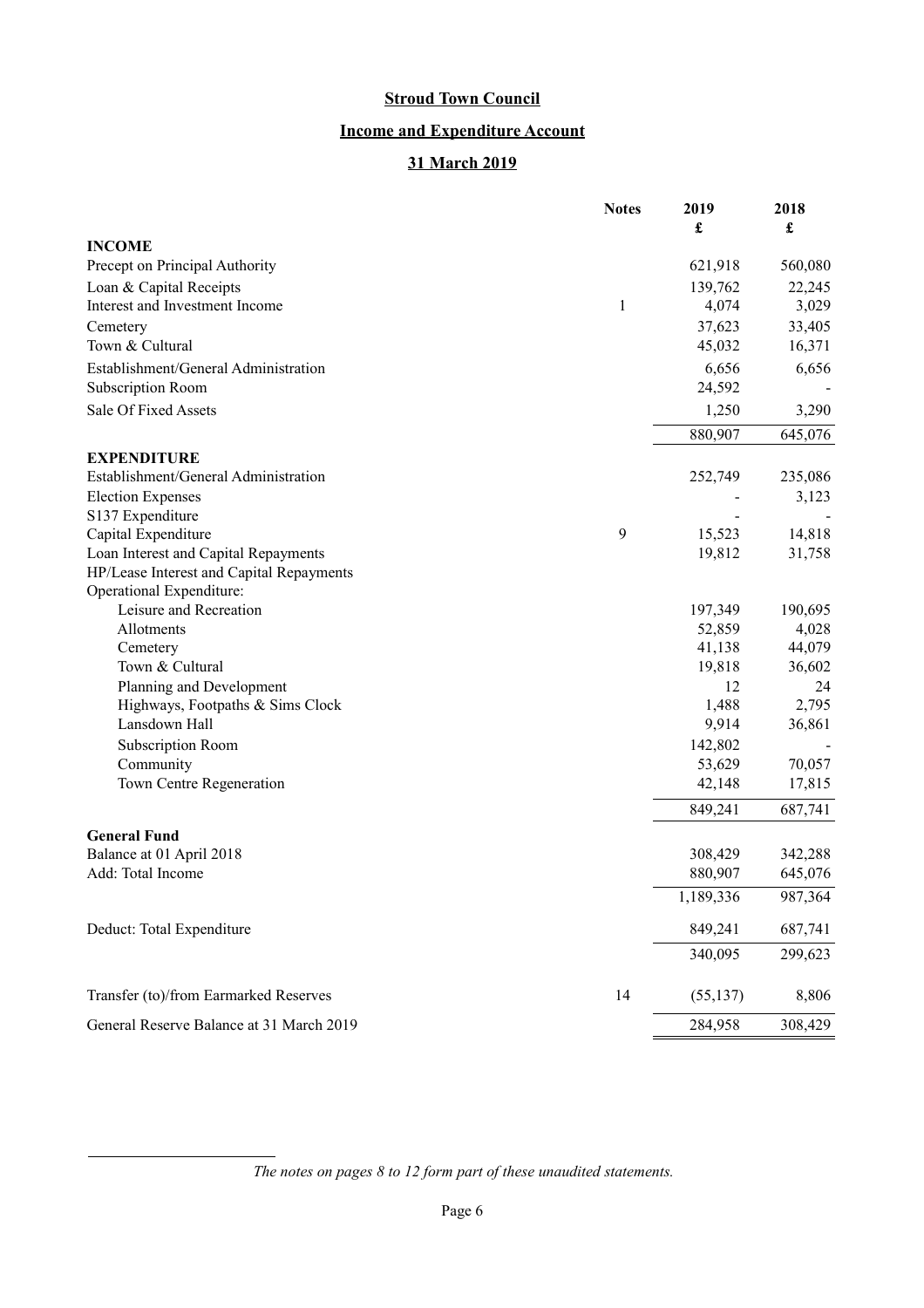# **Balance Sheet**

# **31 March 2019**

|                                              | <b>Notes</b> | 2019      | 2019    | 2018      |
|----------------------------------------------|--------------|-----------|---------|-----------|
|                                              |              | £         | £       | £         |
| <b>Current Assets</b>                        |              |           |         |           |
| Debtors and prepayments                      | 10           | 39,283    |         | 21,614    |
| Investments                                  |              | 358,457   |         | 557,578   |
| Cash at bank and in hand                     |              | 337,966   |         | 123,839   |
|                                              |              | 735,706   |         | 703,031   |
| <b>Current Liabilities</b>                   |              |           |         |           |
| Creditors and income in advance              | 11           | (29, 464) |         | (28, 455) |
| <b>Net Current Assets</b>                    |              |           | 706,242 | 674,576   |
| <b>Total Assets Less Current Liabilities</b> |              |           | 706,242 | 674,576   |
| <b>Total Assets Less Liabilities</b>         |              |           | 706,242 | 674,576   |
| <b>Capital and Reserves</b>                  |              |           |         |           |
| <b>Earmarked Reserves</b>                    | 14           |           | 421,284 | 366,147   |
| General Reserve                              |              |           | 284,958 | 308,429   |
|                                              |              |           | 706,242 | 674,576   |

| Signed: |                     |            |                                     |  |
|---------|---------------------|------------|-------------------------------------|--|
|         | Cllr Kevin Cranston | Governance | Mrs Helen Bojaniwska, FdA Community |  |
|         | Mayor               |            | Responsible Financial Officer       |  |
|         |                     |            |                                     |  |

Date: ...................................... ......................................

*The notes on pages [8](#page-7-0) to [12](#page-11-0) form part of these unaudited statements.*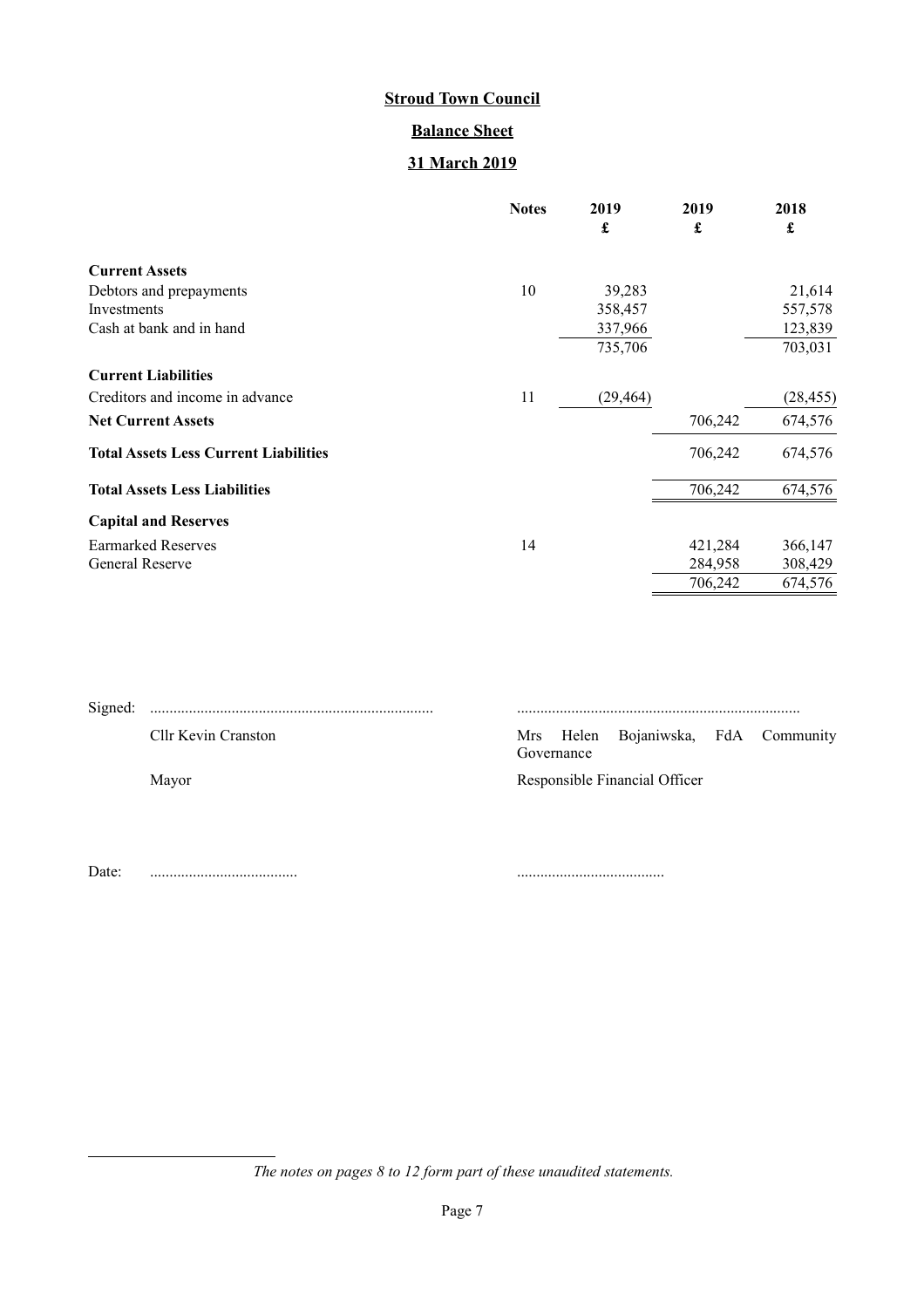### **Notes to the Accounts**

## **31 March 2019**

### <span id="page-7-0"></span>**1 Interest and Investment Income**

|                                 | 2019  | 2018  |
|---------------------------------|-------|-------|
|                                 |       |       |
| Interest Income - General Funds | 4.074 | 3,029 |
|                                 | 4.074 | 3.029 |
|                                 |       |       |

### **2 Agency Work**

During the year the Council undertook no agency work on behalf of other authorities.

During the year the Council commissioned no agency work to be performed by other authorities.

### **3 Interest Payable and Similar Charges**

|                            | 2019   | 2018<br>£ |
|----------------------------|--------|-----------|
| Loan Repayments & Interest | 19,812 | 31,758    |
|                            | 19,812 | 31,758    |

#### **4 Tenancies**

During the year the following tenancies were held:

### *Council as landlord*

| <b>Tenant</b>     | <b>Property</b>                                                                              | Rent p.a. | Repairing/<br><b>Non-Repairing</b> |
|-------------------|----------------------------------------------------------------------------------------------|-----------|------------------------------------|
| Open House        | 58a and 58b London Road<br>[formerly known as Five Valleys Foyer] [Flats above Thanet House] | 6,615     | Repairing                          |
| Council as tenant |                                                                                              |           |                                    |
| Landlord          | <b>Property</b>                                                                              | Rent p.a. | Repairing/<br><b>Non-Repairing</b> |
| Mrs P. Phipps     | Green Spaces Depot                                                                           | 10.000    |                                    |

### **5 Publicity**

Section 5 of the Local Government Act 1986 requires the council to disclose expenditure on publicity. Details are shown under the following broad categories:

|                         | 2019   | 2018  |
|-------------------------|--------|-------|
|                         |        | £     |
| Newsletter & Website    | 1.900  | 2,810 |
| Recruitment Advertising |        | 40    |
| Other Advertising       | 346    |       |
| Council Media Relations |        | 8,900 |
| Publicity               | 8,975  |       |
|                         | 11.221 | 1.750 |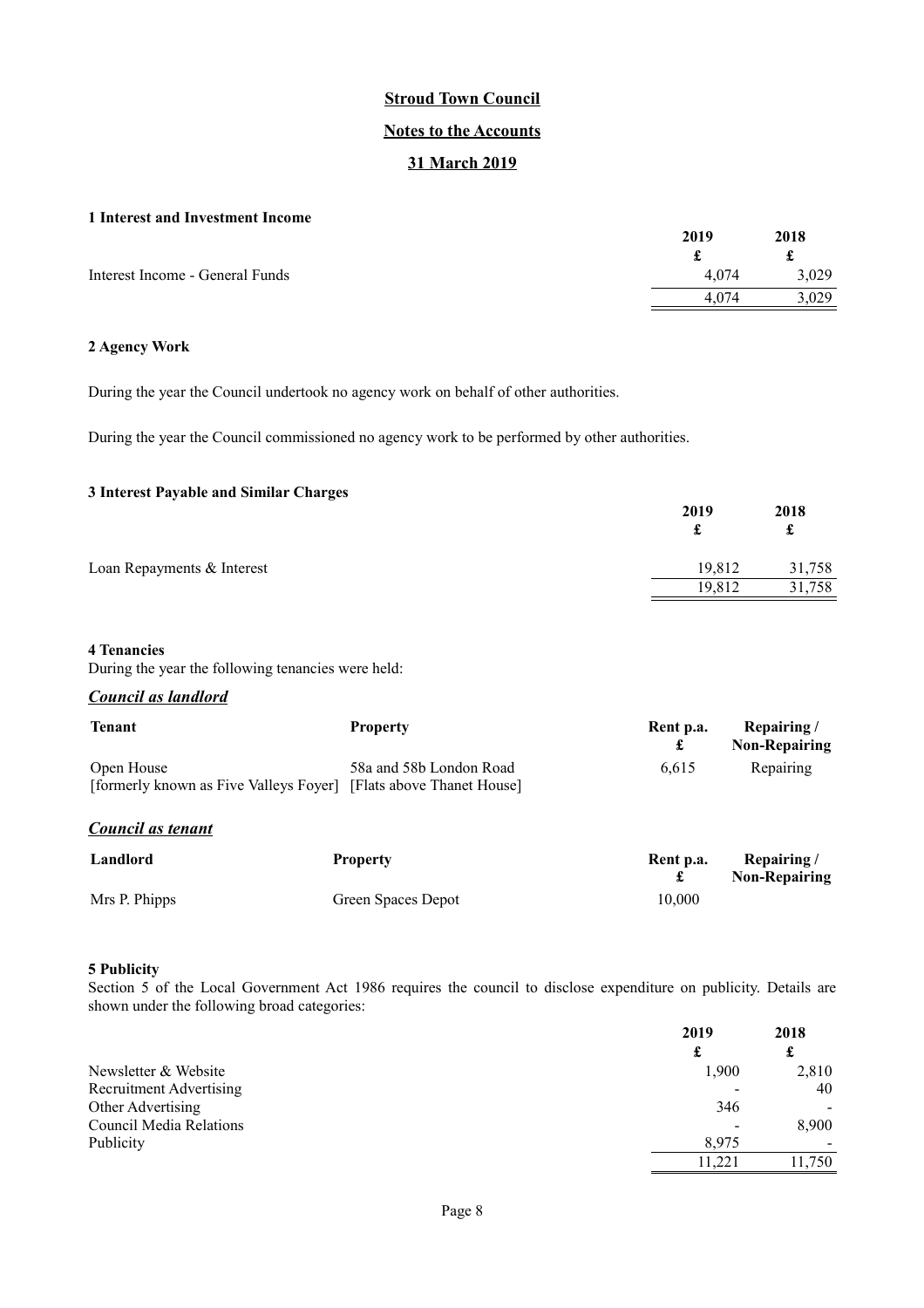## **Notes to the Accounts**

## **31 March 2019**

### **6 General Power of Competence**

With effect from 18th May 2015 Stroud Town Council acquired the right to exercise the General Power of Competence extended to Town and Parish Councils under the Localism Act 2011 by S.I. 2012 No 965 (The Parish Councils (General Power of Competence) (Prescribed Conditions) Order 2012). Therefore, with effect from 18th May 2015 the council no longer exercises the powers conveyed by Section 137 of the Local Government Act 1972 (as amended).

### **7 Pensions**

For the year of account the council's contributions equal 23.40% of employees' pensionable pay. These contributions will decrease to 23.20%.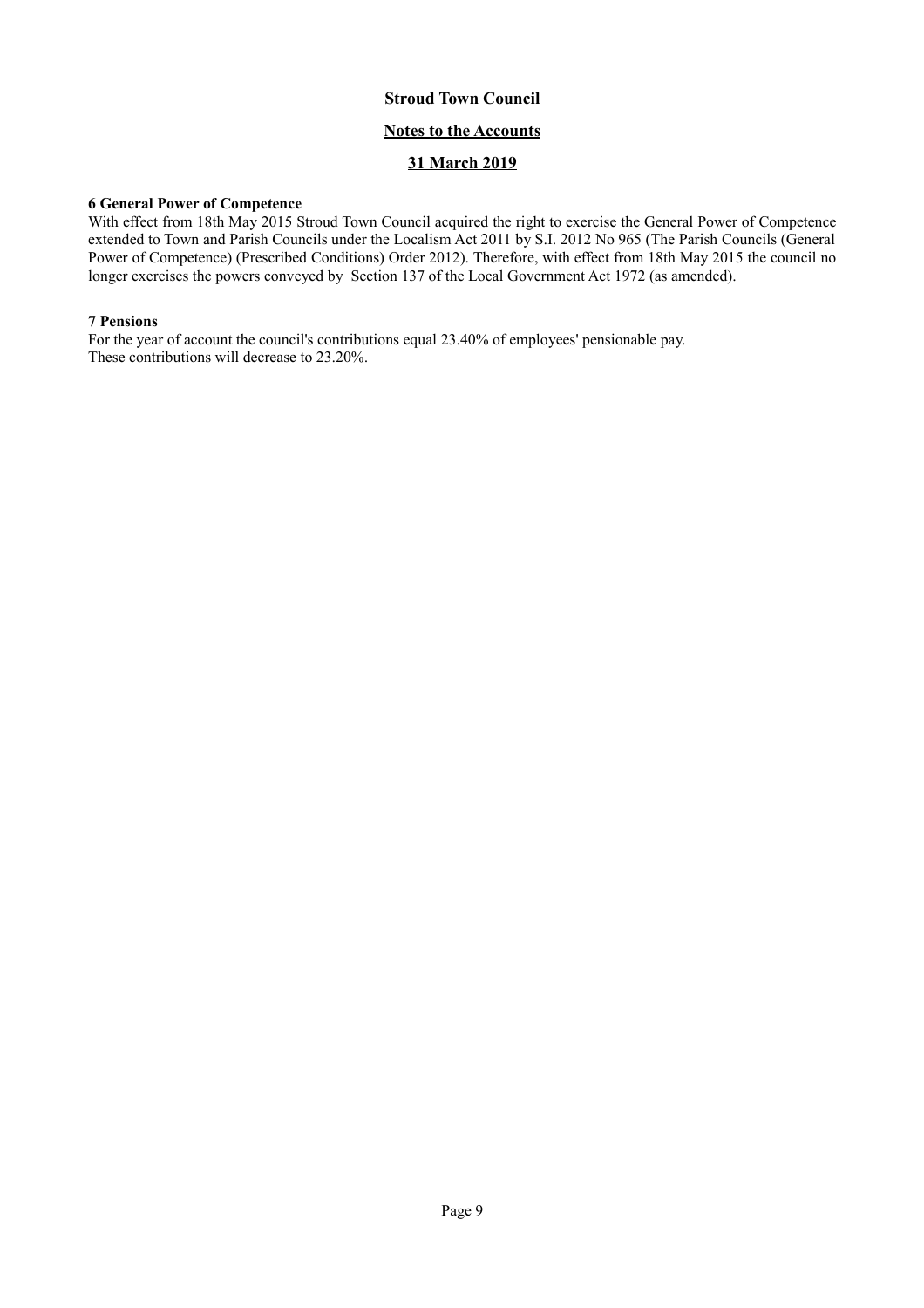# **Notes to the Accounts**

## **31 March 2019**

## **8 Fixed Assets**

| о гілси Азэсіз                                          | 2019<br>£ | 2018<br>$\pmb{\mathfrak{L}}$ |
|---------------------------------------------------------|-----------|------------------------------|
|                                                         | Value     | <b>Value</b>                 |
| At 31 March the following assets were held:             |           |                              |
| <b>Freehold Land and Buildings</b>                      |           |                              |
| Thanet House London Road Stroud                         | 270,796   | 270,796                      |
| Cemetery Storage Shed                                   | 5,491     | 5,491                        |
| Lansdown Hall                                           | 374,410   | 374,410                      |
| <b>Stroud Subscription Room</b>                         | 1         |                              |
|                                                         | 650,698   | 650,697                      |
| <b>Vehicles and Equipment</b>                           |           |                              |
| Office Furniture & Equipment                            | 9,745     | 9,745                        |
| Grounds Maintenance Equipment                           | 46,983    | 33,399                       |
| Play Equipment                                          | 114,793   | 114,793                      |
| Vehicles                                                | 31,757    | 36,757                       |
| Intruder Alarm System                                   | 1,938     |                              |
|                                                         | 205,216   | 194,694                      |
| <b>Infrastructure Assets</b><br><b>Street Furniture</b> | 5,944     | 5,944                        |
| Christmas Lights                                        | 4,560     | 4,560                        |
| <b>Bus Shelter</b>                                      | 4,084     | 4,084                        |
| Handrail                                                | 1,750     | 1,750                        |
| Park Gardens - Dry Stone Wall                           | 4,000     | 4,000                        |
| Telephone Kiosk                                         | 1         | -1                           |
| Information Panels & Notice Boards                      | 3,883     | 3,883                        |
| Salt & Grit Bins (12)                                   | 1,647     | 1,647                        |
|                                                         | 25,869    | 25,869                       |
| <b>Community Assets</b>                                 |           |                              |
| Allotments - Uplands                                    | 1         | 1                            |
| Allotments - Off Stratford Rd                           | 1         | $\mathbf{1}$                 |
| Allotments - Summer Street                              | 1         | $\mathbf{1}$                 |
| Allotments - Bisley Old Rd                              |           | 1                            |
| Allotments - Spider Lane<br>Park Gardens                | 1         | 1<br>1                       |
| Daisy Bank                                              |           |                              |
| <b>Uplands Playing Field</b>                            |           |                              |
| Swifts Hill Triangle                                    |           |                              |
| Old Chapel Drive                                        |           |                              |
| Land at Summer Crescent                                 |           |                              |
| Parliament St Burial Ground                             |           |                              |
| Land For Lansdown Hall Extention                        |           | 1                            |
| <b>Stroud Cemetery</b>                                  | 254       | 254                          |
| <b>Bank Gardens</b>                                     | 253       | 253                          |
| Sims Clock                                              | 253       | 253                          |
| Amenity Space at Lower Street                           | 6,000     | 6,000                        |
| Holy Trinity Pocket Park                                | 18,000    | 18,000                       |
| Land off Cainscross Road                                | 75,000    | 75,000                       |
|                                                         | 99,773    | 99,773                       |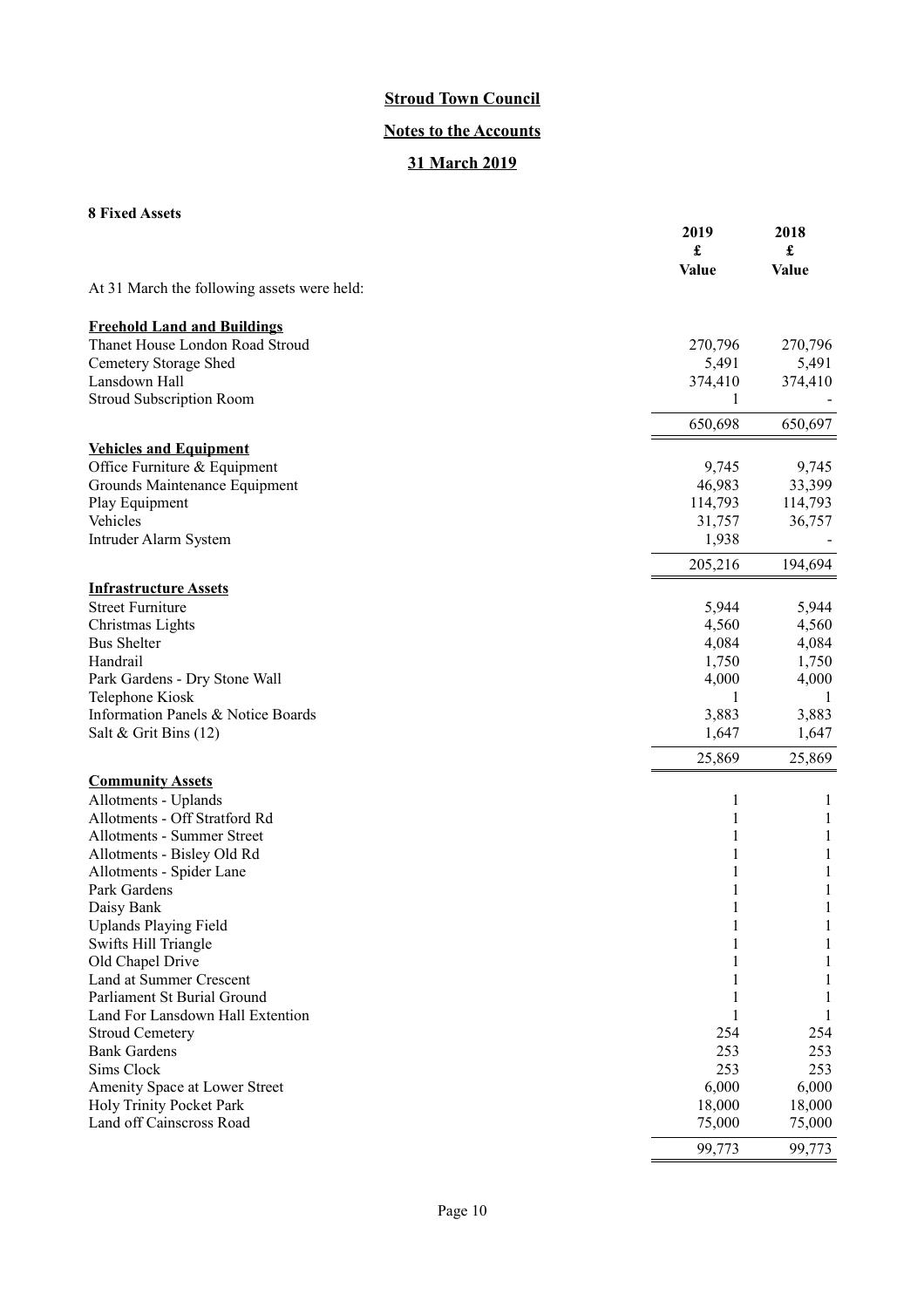## **Notes to the Accounts**

# **31 March 2019**

|  |  |  | 8 Fixed Assets (Cont'd) |  |
|--|--|--|-------------------------|--|
|--|--|--|-------------------------|--|

|                                                                                                 | 2019<br>£    | 2018<br>£ |
|-------------------------------------------------------------------------------------------------|--------------|-----------|
|                                                                                                 | <b>Value</b> | Value     |
| At 31 March the following assets were held:                                                     |              |           |
| <b>Unquoted Investments</b>                                                                     |              |           |
| <b>Biodynamic Land Trust Shares</b>                                                             | 500          | 500       |
|                                                                                                 | 500          | 500       |
|                                                                                                 | 982,056      | 971,533   |
| The leads of coloration of the shores contacts and outlined a fluid one of Association Deltates |              |           |

The basis of valuation of the above assets is set out in the Statement of Accounting Policies.

## **9 Fixed Assets - Additions and Disposals**

|                                                        | 2019<br>£<br>Cost | 2018<br>£<br>Cost    |
|--------------------------------------------------------|-------------------|----------------------|
| During the year the following assets were purchased:   |                   |                      |
| Operational Land and Buildings                         | 1                 |                      |
| Vehicles and Equipment                                 | 15,522            | 10,734               |
| <b>Infrastructure Assets</b>                           |                   | 4,084                |
| <b>Community Assets</b>                                |                   |                      |
|                                                        | 15,523            | 14,818               |
|                                                        | <b>Proceeds</b>   | <b>Proceeds</b>      |
| During the year the following assets were disposed of: |                   |                      |
| Operational Land and Buildings                         |                   |                      |
| Vehicles and Equipment                                 | 1,250             | 2,900                |
| <b>Infrastructure Assets</b>                           |                   |                      |
|                                                        | 1,250             | 2,900                |
| <b>10 Debtors</b>                                      |                   |                      |
|                                                        | 2019              | 2018                 |
|                                                        | £                 | $\pmb{\mathfrak{L}}$ |
| <b>Trade Debtors</b>                                   | 10,000            | 4,934                |
| VAT Recoverable                                        | 21,069            | 9,062                |
| Other Debtors                                          |                   | 583                  |

|                | 39,283 | 21,614 |
|----------------|--------|--------|
| Prepayments    | 8,214  | 7,035  |
| -------------- |        | ---    |

29,464

# **11 Creditors and Accrued Expenses**

|                        | 2019<br>£ | 2018<br>£ |
|------------------------|-----------|-----------|
| <b>Trade Creditors</b> | 21,232    | 21,803    |
| Accruals               | 8,232     | 6,652     |
|                        | 29,464    | 28,455    |